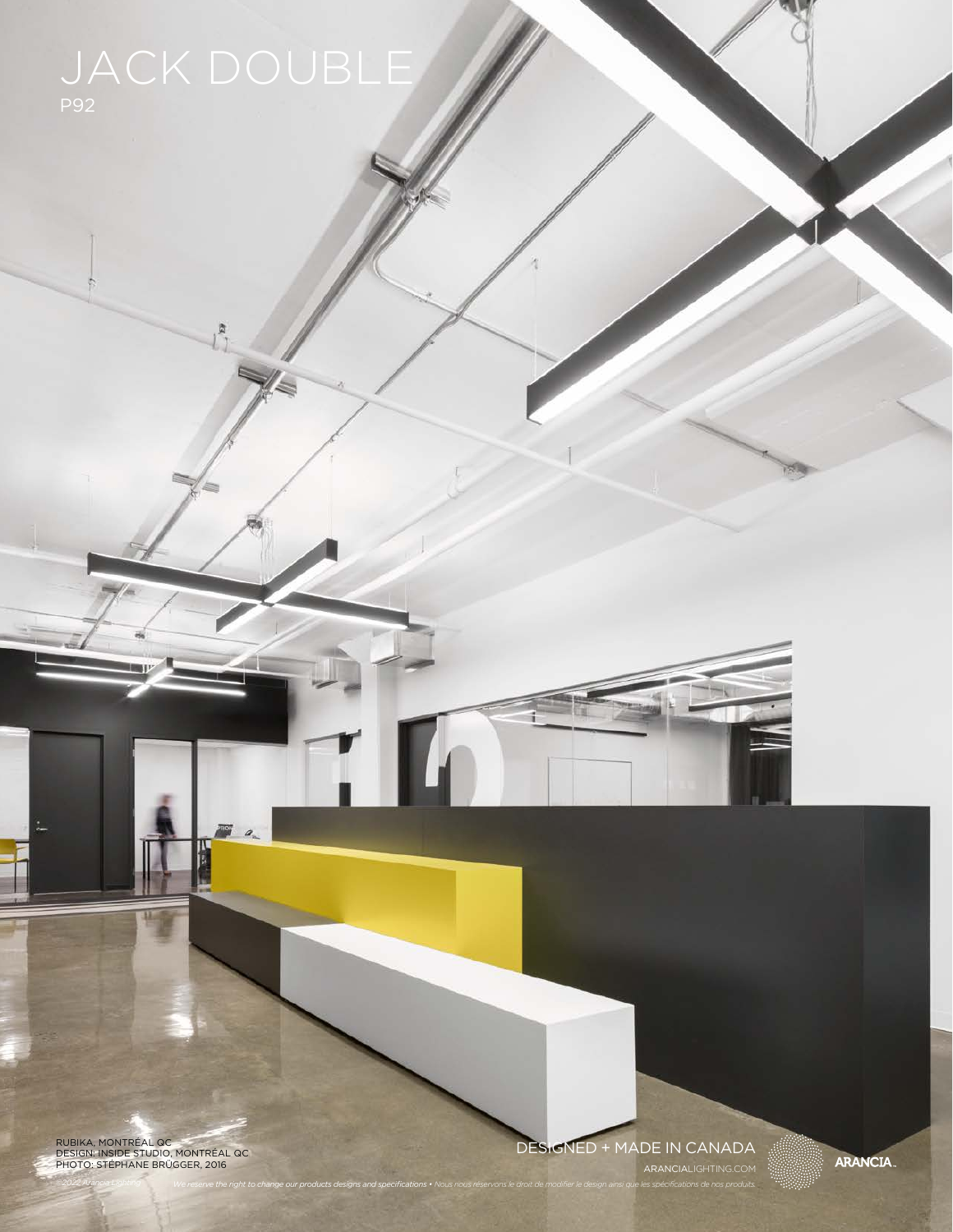# JACK DOUBLE

P92

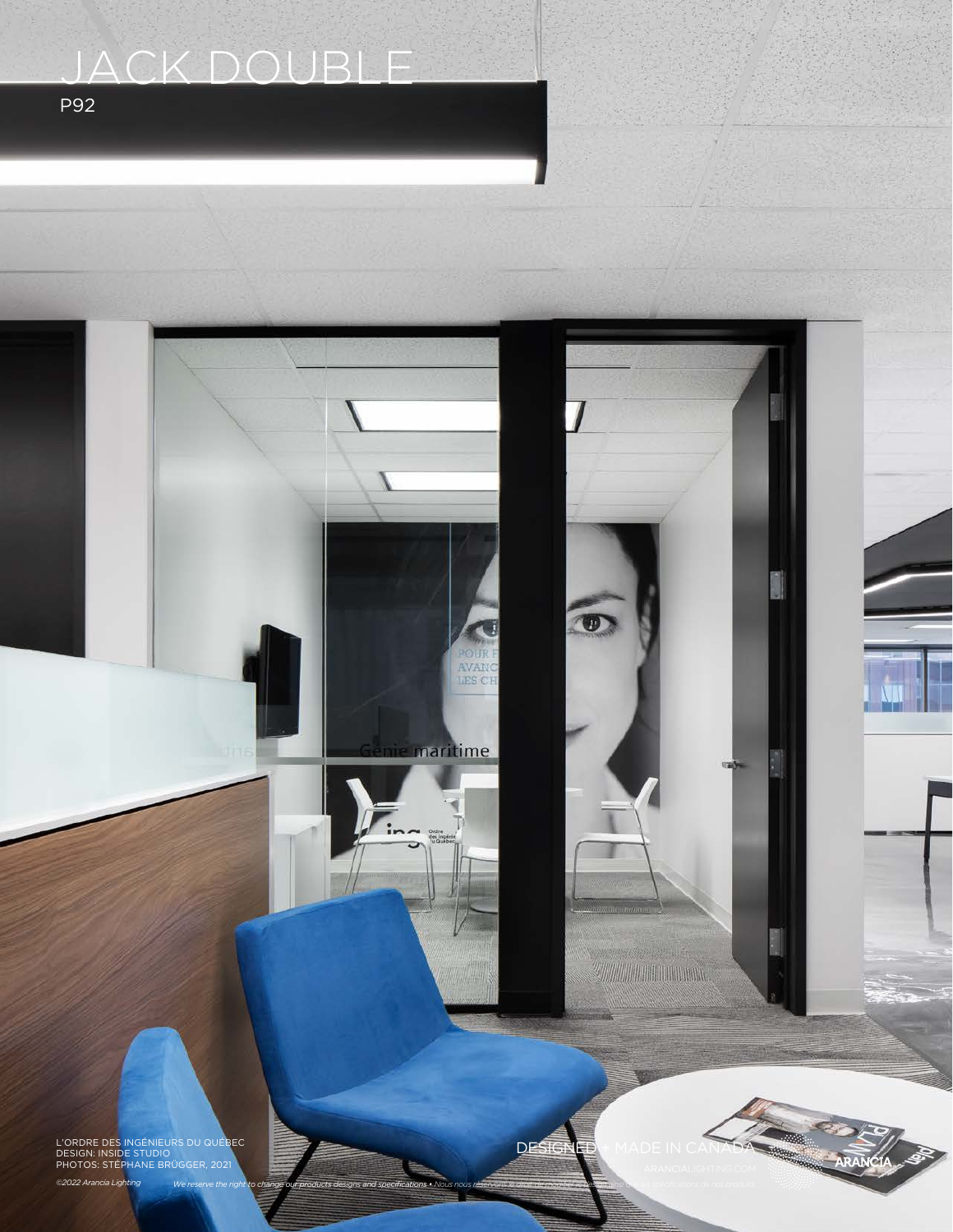### JACK DOUBLE P92

PROJECT DATE

| <b>NOTE</b> | <b>TYPE</b> |
|-------------|-------------|
|             |             |

Extruded aluminum linear lighting system that can be specified in a variety of lengths. An extruded impact resistant frosted acrylic lens provides a diffused glow. System that offers direct and indirect light distribution.

Système d'éclairage linéaire fait d'aluminium extrudé et disponible en plusieurs formats. Une lentille en acrylique givré résistant aux chocs diffuse la lumière uniformément. Système qui offre de l'éclairage direct et indirect.

| <b>LIGHT OUTPUT</b><br><b>RENDU LUMINEUX</b> | <b>FFFICACY</b><br>FFFICACITÉ | <b>POWER</b><br><b>PUISSANCE</b> |
|----------------------------------------------|-------------------------------|----------------------------------|
| 1225 Im/FT                                   | 88 lm/W                       | 14 W/FT                          |
| 788 lm/FT                                    | 88 lm/W                       | 9 W/FT                           |
| 438 Im/FT                                    | 88 lm/W                       | 5 W/FT                           |
|                                              |                               |                                  |

PRODUCT CODE • CODE DE PRODUIT

| P92                                                                                                                                                                                                                                                                                                               |                                                          |                                                                                                                                                                                  |                                                                                                                                                                                                                             |                           |                                                                                                                                                                                                                                                                                                                                                                                                                                                                     |                                              |                                                                                                                                                                                                                               |                                                                                                                                                                                             |                                                                                |                                                                                                                                                                                                                                                                                                                                                                                                         |
|-------------------------------------------------------------------------------------------------------------------------------------------------------------------------------------------------------------------------------------------------------------------------------------------------------------------|----------------------------------------------------------|----------------------------------------------------------------------------------------------------------------------------------------------------------------------------------|-----------------------------------------------------------------------------------------------------------------------------------------------------------------------------------------------------------------------------|---------------------------|---------------------------------------------------------------------------------------------------------------------------------------------------------------------------------------------------------------------------------------------------------------------------------------------------------------------------------------------------------------------------------------------------------------------------------------------------------------------|----------------------------------------------|-------------------------------------------------------------------------------------------------------------------------------------------------------------------------------------------------------------------------------|---------------------------------------------------------------------------------------------------------------------------------------------------------------------------------------------|--------------------------------------------------------------------------------|---------------------------------------------------------------------------------------------------------------------------------------------------------------------------------------------------------------------------------------------------------------------------------------------------------------------------------------------------------------------------------------------------------|
| <b>MODEL</b><br>MODÈLE                                                                                                                                                                                                                                                                                            | LUMINAIRE LENGTH                                         | LONGUEUR DU LUMINAIRE                                                                                                                                                            | LIGHT SOURCE<br>SOURCE LUMINEUSE                                                                                                                                                                                            |                           | <b>INDIRECT POWER CLASS 3</b><br>CATÉGORIE DE PUISSANCE INDIRECTE <sup>3</sup>                                                                                                                                                                                                                                                                                                                                                                                      |                                              |                                                                                                                                                                                                                               |                                                                                                                                                                                             | DIRECT POWER CLASS <sup>3</sup><br>CATÉGORIE DE PUISSANCE DIRECTE <sup>3</sup> |                                                                                                                                                                                                                                                                                                                                                                                                         |
| $-P92$<br><b>JACK</b><br><b>DOUBLE</b>                                                                                                                                                                                                                                                                            | $-2$<br>$-3$<br>$-4$<br>-5<br>-6<br>$-7$<br>-8<br>$-XX1$ | 24" · 610mm<br>36" · 914mm<br>48" • 1219mm<br>$60" \cdot 1524$ mm<br>72" • 1829mm<br>84" • 2134mm<br>96" · 2438mm<br>SPECIFIED DIMENSION<br>DIMENSION SPÉCIFIÉE                  | $-C$<br>-N<br>$-W$<br>-1<br>$-\chi^2$<br>LED CUSTOM COLOR<br>(2700K / 6500K) <sup>3</sup><br>$-T^2$<br>2-CHANNEL TUNABLE<br><b>WHITE</b><br><b>NAUX</b>                                                                     |                           | LED . DEL . 4000K 90 CRI<br>1225 Im/FT (Im/PI) • 14 W/FT (W/PI)<br>$-A$<br>LED . DEL . 3500K 90 CRI<br>-В<br>788 Im/FT (Im/PI) • 9 W/FT (W/PI)<br>$-C$<br>LED . DEL . 3000K 90 CRI<br>438 Im/FT (Im/PI) • 5 W/FT (W/PI)<br>LED • DEL • 2700K 90 CRI<br>$-X$<br>CUSTOM Im/FT, SPECIFY VALUE<br>Im/PI PERSONNALISÉ. SPÉCIFIER<br><b>LA VALEUR</b><br>DEL COULEUR SUR MESURE<br><b>LUTRON T-SERIES DIGITAL</b><br>SÉRIE-T DE LUTRON LUMIÈRE<br>BLANCHE RÉGLABLE 2-CAN- |                                              | 1225 Im/FT (Im/PI) • 14 W/FT (W/PI)<br>-A<br>-В<br>788 lm/FT (lm/Pl) • 9 W/FT (W/Pl)<br>$-C$<br>438 Im/FT (Im/PI) • 5 W/FT (W/PI)<br>$-X$<br>CUSTOM Im/FT, SPECIFY VALUE<br>Im/PI PERSONNALISÉ. SPÉCIFIER<br><b>LA VALEUR</b> |                                                                                                                                                                                             |                                                                                |                                                                                                                                                                                                                                                                                                                                                                                                         |
| <sup>1</sup> CUTTABLE AT EVERY 6". REFER TO SYSTEMS GUIDE TO<br>DÉTERMINER LES DIMENSIONS HORS-TOUT DU SYSTÈME.<br>INDIVIDUELS NE SONT PAS JOIGNABLES IN SITU.                                                                                                                                                    |                                                          | DETERMINE OVERALL SYSTEM DIMENSIONS . PEUT ÊTRE COUPÉ<br>À TOUS LES 152MM. SE RÉFÉRER AU GUIDE DES SYSTÈMES POUR<br>* INDIVIDUAL FIXTURES CANNOT BE FIELD JOINED . LES APPAREILS | <sup>2</sup> CONSULT FACTORY FOR AVAILABILITY,<br>PRICE AND DELAY . CONSULTER L'USINE POUR<br>DISPONIBILITÉ PRIX ET DÉLAIS                                                                                                  |                           |                                                                                                                                                                                                                                                                                                                                                                                                                                                                     |                                              |                                                                                                                                                                                                                               | SUIVANTE POUR LE RENDU DE PUISSANCE ET LUMINEUX                                                                                                                                             |                                                                                | <sup>3</sup> SEE TABLE ON THE NEXT PAGE FOR POWER CONSUMPTION AND LUMEN OUTPUT . VOIR LA PAGE                                                                                                                                                                                                                                                                                                           |
|                                                                                                                                                                                                                                                                                                                   |                                                          |                                                                                                                                                                                  |                                                                                                                                                                                                                             |                           |                                                                                                                                                                                                                                                                                                                                                                                                                                                                     |                                              |                                                                                                                                                                                                                               |                                                                                                                                                                                             |                                                                                |                                                                                                                                                                                                                                                                                                                                                                                                         |
| REFLECTOR OPTION<br>OPTION DE RÉFLECTEUR                                                                                                                                                                                                                                                                          |                                                          | # CIRCUITS                                                                                                                                                                       |                                                                                                                                                                                                                             | <b>VOLTAGE</b><br>VOLTAGE |                                                                                                                                                                                                                                                                                                                                                                                                                                                                     |                                              |                                                                                                                                                                                                                               | <b>DIMMING SPECIFICATION</b><br>OPTION DE GRADATION                                                                                                                                         |                                                                                |                                                                                                                                                                                                                                                                                                                                                                                                         |
| STRAIGHT 110° BEAM<br>-S<br>DROIT FAISCEAU 110°                                                                                                                                                                                                                                                                   |                                                          | 1 CIRCUIT<br>$-1$<br>$-2$<br>2 CIRCUITS<br>-E<br><b>CUIT D'URGENCE</b><br>$-G$                                                                                                   | <b>EMERGENCY CIRCUIT • CIR-</b><br><b>GENERATOR TRANSFER DE-</b><br>VICE . DISPOSITIF DE TRANS-<br>FERT DE GÉNÉRATEUR                                                                                                       | $-1$<br>$-1$<br>$-34$     | 120 - 277V<br>120V<br>347V<br><sup>4</sup> CONSULT FACTORY FOR PRICE,<br>AVAILARILITY AND DELAY .<br>CONSULTER L'USINE POUR DISPO-<br>NIBILITÉS, PRIX ET DÉLAIS                                                                                                                                                                                                                                                                                                     |                                              | $-0$<br>$-T$<br>-P<br>$-1$<br>-A                                                                                                                                                                                              |                                                                                                                                                                                             |                                                                                | 0-10V LED DIMMING (NO DIMMING) . GRADATION DEL 0-10V<br>TRIAC LED DIMMING . GRADATION DEL TRIAC<br>PSQ0 . LUTRON T-SERIES DIGITAL 2-CHANNEL TUNABLE WHITE<br>SÉRIE-T DE LUTRON, LUMIÈRE BLANCHE RÉGLABLE À 2-CANNAUX<br>LDE1 • HI-LUME 1% ECOSYSTEM LED DRIVER WITH SOFT-ON<br>HI-LUME 1% PILOTE DEL ECOSYSTEM AVEC ALLUMAGE-DOUX<br>LTEA . HI-LUME 1% 2-WIRE LED DRIVER . HI-LUME 1% PILOTE DEL 2-FILS |
|                                                                                                                                                                                                                                                                                                                   |                                                          |                                                                                                                                                                                  |                                                                                                                                                                                                                             |                           |                                                                                                                                                                                                                                                                                                                                                                                                                                                                     |                                              |                                                                                                                                                                                                                               |                                                                                                                                                                                             |                                                                                |                                                                                                                                                                                                                                                                                                                                                                                                         |
| # OPTIONAL DOWNLIGHTS<br># ENCASTRÉS DIRECTS                                                                                                                                                                                                                                                                      |                                                          | <b>MOUNTING OPTION</b><br>OPTION DE MONTAGE                                                                                                                                      |                                                                                                                                                                                                                             |                           |                                                                                                                                                                                                                                                                                                                                                                                                                                                                     | <b>STRUCTURE FINISH</b><br>FINI DE STRUCTURE |                                                                                                                                                                                                                               |                                                                                                                                                                                             |                                                                                | CONTROLS <sup>7</sup><br>CONTRÔLES <sup>7</sup>                                                                                                                                                                                                                                                                                                                                                         |
| $-$ # $56$<br>SEE JACK POLA<br>R38003 TO ORDER<br>VOIR JACK POLA<br><b>R38003 POUR</b><br>COMMANDER<br><sup>5</sup> LEAVE EMPTY IF NOT APPLICABLE<br>LAISSER VIDE SI NON-APPLICABLE.<br><sup>6</sup> EACH SPOT TAKES UP 6" OF THE<br><b>FIXTURE I ENGTH</b><br>CHAQUE PROJECTEUR PREND 152 mm<br>SUR LE LUMINAIRE |                                                          | $-AC$<br>$-T5$<br>$-T9$<br>$-ST$<br>36" STEM . TIGE de 914mm                                                                                                                     | DRYWALL, 60" AIRCRAFT CABLE<br>GYPSE .CÂBLES DE SUSPENSION 1524mm<br>15/16" SUSPENDED CEILING GRID T-BAR<br>BARRES EN T 15/16" PLAFOND SUSPENDU<br>9/16" SUSPENDED CEILING GRID T-BAR<br>BARRES EN T 9/16" PLAFOND SUSPENDU |                           | -BK<br><b>BLACK • NOIR</b><br>-WH<br>$-MG$<br>-BL<br>-GN<br>-RD<br>-YI<br>$-PB$<br>$-SP$                                                                                                                                                                                                                                                                                                                                                                            |                                              | BLUE RAL 5005 · BLEU<br>GREEN RAL 6017 . VERT<br>RED RAL 3002 · ROUGE                                                                                                                                                         | WHITE RAL 9003 . BLANC<br>METALLIC GREY . GRIS MÉTALLIQUE<br>YELLOW RAL 1003 · JAUNE<br>PEARL BEIGE RAL 1035 . BEIGE NACRÉ<br>CUSTOM, SPECIFY RAL COLOR<br>SUR MESURE. INDIQUER COULEUR RAL | -D<br>$-R$<br>$-S$<br>$-B$<br>-F                                               | VDO • OCCUPANCY & DAYLIGHT<br>SENSOR CAPTEUR D'OCCUPATION ET<br>DE LUMIÈRE DU JOUR<br>VRF . INDIVIDUAL FIXTURE CONTROL<br>CONTRÖLE D'APPAREIL INDIVIDUEL<br>FCJS-010 • INDIVIDUAL FIXTURE<br>CONTROL WITH POWPAK 0-10V<br>CONTRÔLE D'APPAREIL INDIVIDUEL<br>AVEC POWPAK 0-10V<br>BATTERY PACK . ENSEMBLE DE<br><b>BATTERIES</b><br>FUSE · FUSIBLE                                                       |
| CERTIFIED<br>ELECTRICAL SAFETY                                                                                                                                                                                                                                                                                    |                                                          |                                                                                                                                                                                  | <b>MANARITY OF STRAIGHT</b><br>$0-10V$<br>TRIAC<br><b>ECOSYSTEM</b><br>HI-LUME                                                                                                                                              |                           | <b><i><b><i>SLUTRON</i></b></i></b>                                                                                                                                                                                                                                                                                                                                                                                                                                 |                                              |                                                                                                                                                                                                                               |                                                                                                                                                                                             | FT DEL AIS                                                                     | <sup>7</sup> CONSULT FACTORY FOR PRICE, AVAILABILITY AND<br>DELAY . CONSULTER L'USINE POUR DISPONIBILITÉS, PRIX<br>PAGE <sub>3</sub><br>ARANCIA.                                                                                                                                                                                                                                                        |
| ©2022 Arancia Lighting<br>$V.2.6 - 2022 - 06$                                                                                                                                                                                                                                                                     |                                                          | We reserve the right to change our products designs and specifications . Nous nous réservons le droit de modifier le design ainsi que les spécifications de nos produits.        |                                                                                                                                                                                                                             |                           |                                                                                                                                                                                                                                                                                                                                                                                                                                                                     |                                              |                                                                                                                                                                                                                               | ARANCIALIGHTING.COM . DESIGNED + MADE IN CANADA                                                                                                                                             |                                                                                |                                                                                                                                                                                                                                                                                                                                                                                                         |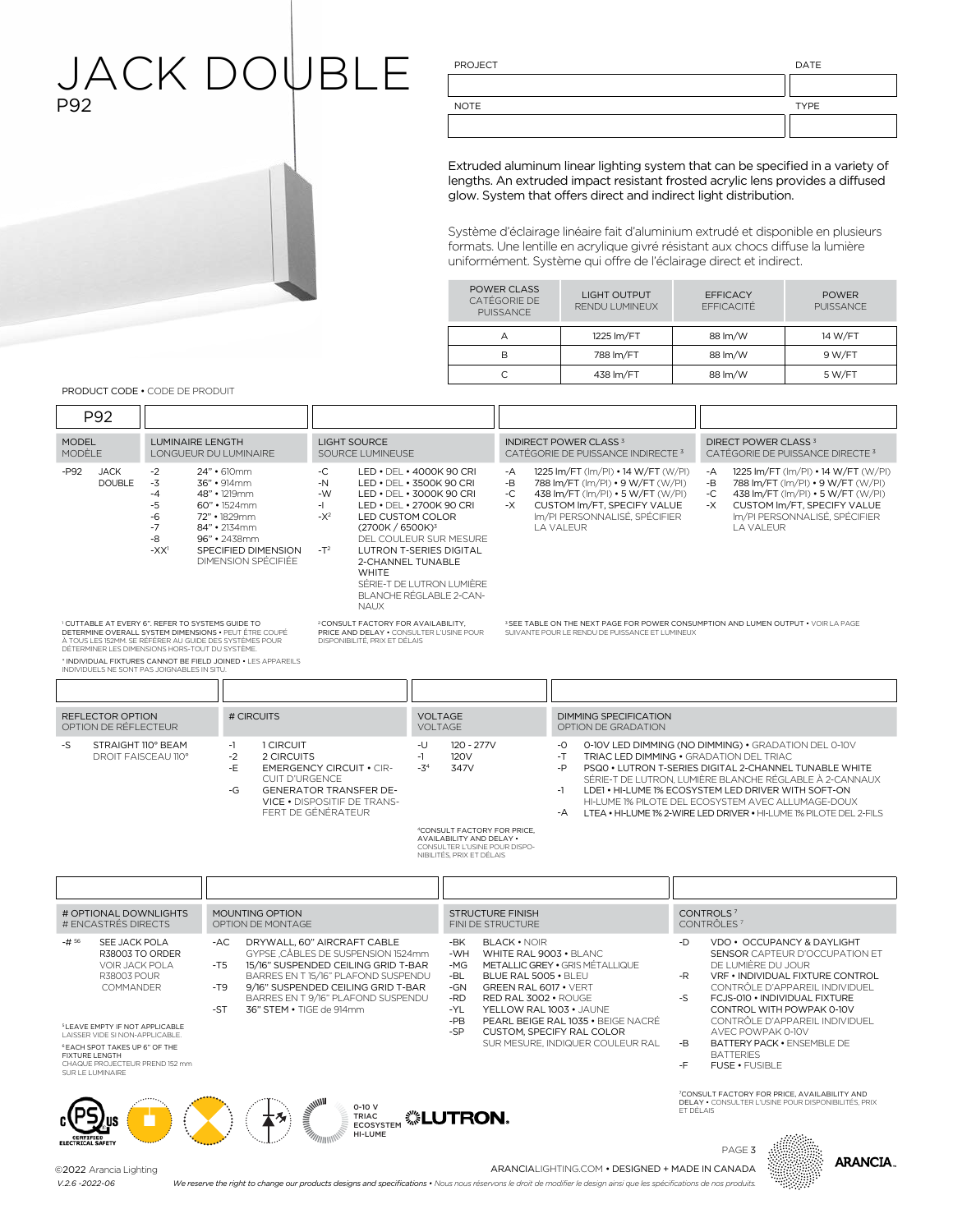# JACK DOUBLE P92 STANDALONE UNIT GUIDE • P92 GUIDE DES APPAREIL INDIVIDUELS

PHOTOMETRICS • PHOTOMÉTRIE



STRAIGHT DROIT



### DIMENSIONS & POWER • DIMENSIONS ET PUISSANCE

|      | <b>LENGTHS</b><br><b>LONGUEURS</b>       |                                                   |                                        |                                                     |                 | ELECTRICAL POWER CLASS PER SIDE<br>CATÉGORIE DE PUISSANCE ÉLECTRIQUE PAR CÔTÉ |                |
|------|------------------------------------------|---------------------------------------------------|----------------------------------------|-----------------------------------------------------|-----------------|-------------------------------------------------------------------------------|----------------|
| CODE | T.<br><b>OVERALL</b><br><b>HORS TOUT</b> | F<br><b>FNDCAP THICKNESS</b><br>ÉPAISSEUR EMBOUTS | <b>I IT SECTION</b><br>SECTION ALLUMÉE | $\mathsf{S}$<br>MOUNTING POINTS<br>POINTS D'ANCRAGE | $\overline{A}$  | B                                                                             | C              |
| $-2$ | 25.2"<br>641mm                           |                                                   | 23.9"<br>604mm                         | 24.5"<br>623mm                                      | 28W<br>2350 lm  | 19W<br>1550 lm                                                                | 10W<br>775 lm  |
| $-3$ | 37.1"<br>942mm                           |                                                   | 35.7"<br>905mm                         | 36.4"<br>925mm                                      | 42W<br>3520 lm  | <b>28W</b><br>2320 lm                                                         | 14W<br>1160 lm |
| $-4$ | 48.9"<br>1244mm                          |                                                   | 47.6"<br>1207mm                        | 48.3"<br>1226mm                                     | 56W<br>4700 lm  | 34W<br>3100 lm                                                                | 19W<br>1550 lm |
| $-5$ | 60.8"<br>1546mm                          | 0.69"<br>17.5mm                                   | 59.5"<br>1509mm                        | 60.2"<br>1528mm                                     | 70W<br>5875 lm  | 46W<br>3875 lm                                                                | 23W<br>1940 lm |
| $-6$ | 72.7"<br>1847mm                          |                                                   | 71.3"<br>1810mm                        | 72.0"<br>1829mm                                     | 84W<br>7050 lm  | 56W<br>4700 lm                                                                | 28W<br>2320 lm |
| $-7$ | 84.6"<br>2148mm                          |                                                   | 83.2"<br>2111mm                        | 83.9"<br>2131mm                                     | 96W<br>8220 lm  | 64W<br>5430 lm                                                                | 32W<br>2710 lm |
| -8   | 96.5"<br>2450mm                          |                                                   | 95.1"<br>2413mm                        | 95.8"<br>2432mm                                     | 110W<br>9400 lm | 72W<br>6200 lm                                                                | 36W<br>3100 lm |

LUMEN OUTPUT AND WATTAGE CALCULATED WITH CONVEX LENS AND STANDARD POWER CLASS • RENDU LUMINEUX ET WATTAGE CALCULÉS AVEC LENTILLE CONVEXE ET SORTIE LUMEN STANDARD

©2022 Arancia Lighting *V.2.6 -2022-06*





*We reserve the right to change our products designs and specifications • Nous nous réservons le droit de modifier le design ainsi que les spécifications de nos produits.*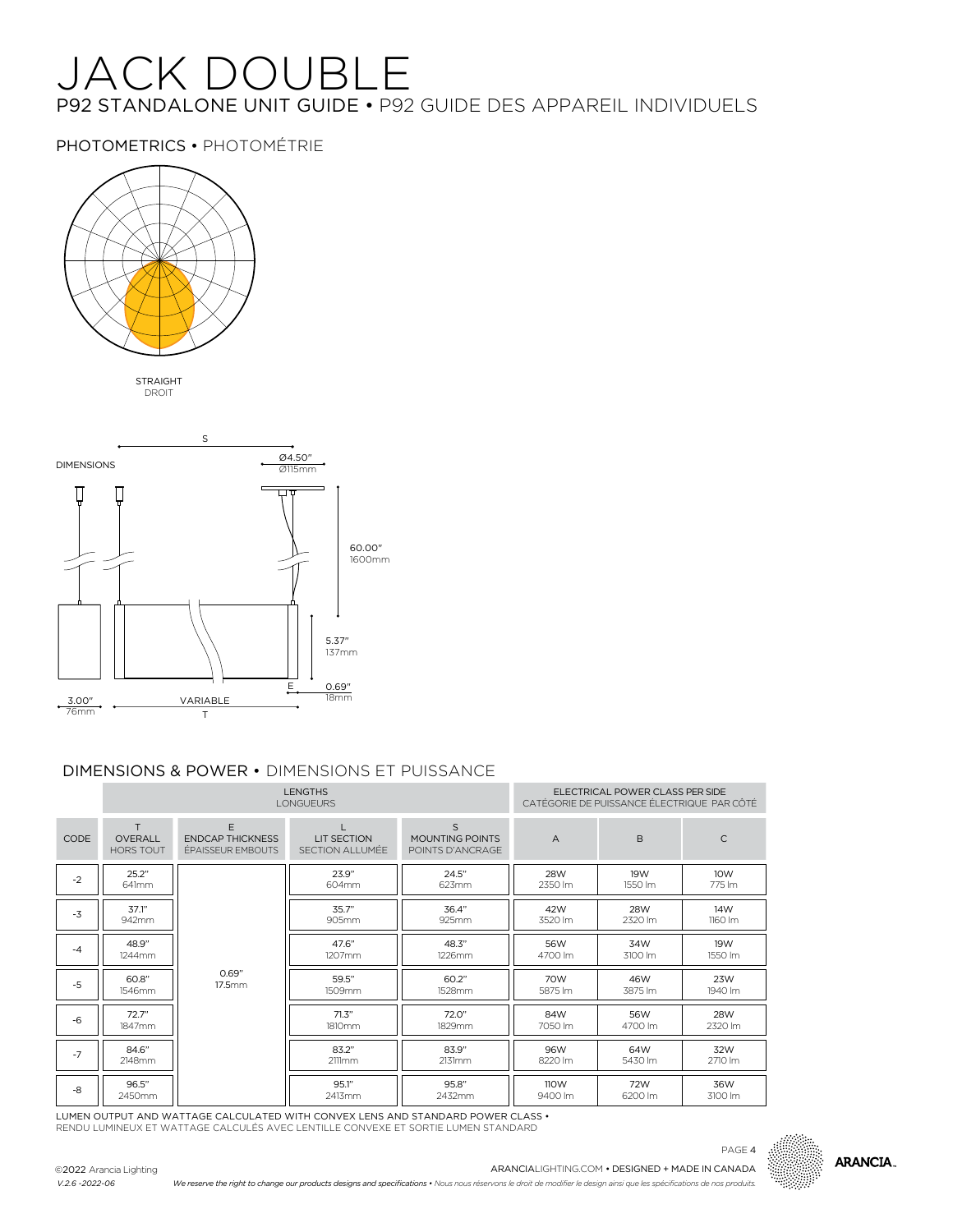## JACK DOUBL P92 SYSTEM GUIDE • P92 GUIDE DE SYSTÈMES

JACK DOUBLE LINEAR SYSTEMS ARE MADE OF SEVERAL UNITS PUT TOGETHER, ONE AFTER ANOTHER. TABLE BELOW SHOWS COMPOSITION OF SYSTEMS FROM 9 FEET TO 48 FEET. COMPOSITIONS ARE MADE SO SYSTEMS APPEAR TO BE AS MOST UNIFORM AS POSSIBLE.

• LES SYSTÈMES LINÉAIRES JACK DOUBLE SONT COMPOSÉS DE PLUSIEURS UNITÉS, MISES ENSEMBLE LES UNES À LA SUITE DES AUTRES. LE TABLEAU CI-DESSOUS MONTRE LA COMPOSITION DES SYSTÈMES ALLANT DE 9 PIEDS À 48 PIEDS. LES COMPOSITIONS SONT FAITES DE SORTE QUE LES SYSTÈMES APPARAISSENT LE PLUS UNIFORME POSSIBLE.

TO GET SUSPENSION DISTANCES FOR EACH UNITS OF A SYSTEM, REFER TO STANDALONE TABLE (SEE PREVIOUS PAGE) AND ADD SUSPENSION DISTANCES ACCORDINGLY TO YOUR SYSTEM COMPOSITION. EXAMPLE: DEPICTED SYSTEM IS A 20 FEET MADE OF 7'+6'+7', SUSPENSION DISTANCE WILL BE: 83.9"+72"+83.9"

• POUR OBTENIR LES DISTANCES DE SUSPENSION DE CHAQUE UNITÉS D'UN SYSTÈME, SE RÉFÉRER AU TABLEAU DES UNITÉS INDIVIDUELLES (VOIR PAGE PRÉCÉDENTE) ET ADDITIONNER LES DISTANCES DU SUSPENSION SELON LA COMPOSITION DU SYSTÈME. EXEMPLE: LE SYSTÈME ILLUSTRÉ EST UN 20 PIEDS, FAIT DE 7'+6'+7', LES DISTANCES DE SUSPENSIONS VONT ÊTRE: 83.9"+72"+83.9".



BOTTOM VIEW • VUE DE DESSOUS

#### JACK DOUBLE SYSTEM CONFIGURATION TABLE TABLEAU DE CONFIGURATION JACK DOUBLE

| NOMINAL LENGTH<br>LONGUEUR NOMINALE | <b>SYSTEM COMPOSITION</b><br>COMPOSITION DU SYSTÈME | REAL TOTAL LENGTH<br>LONGUEUR TOTAL RÉELLE | NOMINAL LENGTH<br>LONGUEUR NOMINALE | <b>SYSTEM COMPOSITION</b><br>COMPOSITION DU SYSTÈME | REAL TOTAL LENGTH<br>LONGUEUR TOTAL RÉELLE |
|-------------------------------------|-----------------------------------------------------|--------------------------------------------|-------------------------------------|-----------------------------------------------------|--------------------------------------------|
| $9^{\prime}$                        | $4 + 5$                                             | $9' - 5/8"$                                | 29'                                 | $7 + 7 + 7 + 8$                                     | 28'-10 3/4"                                |
| 10'                                 | $5 + 5$                                             | $10' - 5/8"$                               | 30'                                 | $8 + 7 + 8 + 7$                                     | 29'-10 5/8"                                |
| 11'                                 | $5 + 6$                                             | $11'-1/2"$                                 | 31'                                 | $8 + 8 + 8 + 7$                                     | 30'-10 1/2"                                |
| 12'                                 | $6 + 6$                                             | $12'-1/4"$                                 | 32'                                 | $8 + 8 + 8 + 8$                                     | 31'-10 3/8"                                |
| 13'                                 | $6 + 7$                                             | $13'-1/8"$                                 | 33'                                 | $6 + 7 + 7 + 7 + 6$                                 | 32'-10 5/8"                                |
| 14'                                 | $7 + 7$                                             | 14'                                        | 34'                                 | $7 + 7 + 7 + 7 + 6$                                 | 33'-10 1/2"                                |
| 15'                                 | $7 + 8$                                             | 14'-11 7/8"                                | 35'                                 | $7 + 7 + 7 + 7 + 7$                                 | 34'-10 3/8"                                |
| 16'                                 | $8 + 8$                                             | $15' - 113/4"$                             | 36'                                 | $7 + 7 + 8 + 7 + 7$                                 | 35'-10 1/4"                                |
| 17'                                 | $5 + 7 + 5$                                         | 17'                                        | 37'                                 | $8 + 7 + 7 + 7 + 8$                                 | 36'-10 1/8"                                |
| 18'                                 | $6 + 6 + 6$                                         | 17'-11 7/8"                                | 38'                                 | $8 + 7 + 8 + 7 + 8$                                 | 38'                                        |
| 19'                                 | $6 + 7 + 6$                                         | 18'-11 3/4"                                | 39'                                 | $8 + 8 + 8 + 8 + 7$                                 | 38'-97/8"                                  |
| 20'                                 | $7 + 6 + 7$                                         | 19'-11 5/8"                                | 40'                                 | $8 + 8 + 8 + 8 + 8$                                 | 39'-9 3/4"                                 |
| 21'                                 | $7 + 7 + 7$                                         | 20'-111/2"                                 | 41'                                 | $7 + 7 + 7 + 7 + 7 + 6$                             | 40'-97/8"                                  |
| 22'                                 | $7 + 8 + 7$                                         | $21' - 11 \frac{3}{8}$                     | 42'                                 | $7 + 7 + 7 + 7 + 7 + 7$                             | 41'-9 3/4"                                 |
| 23'                                 | $8 + 7 + 8$                                         | 22'-111/4"                                 | 43'                                 | $7 + 7 + 7 + 7 + 7 + 8$                             | 42'-9 5/8"                                 |
| 24'                                 | $8 + 8 + 8$                                         | 23'-111/8"                                 | 44'                                 | $8 + 7 + 7 + 7 + 7 + 8$                             | 43'-91/2"                                  |
| 25'                                 | $6+6+6+7$                                           | 24'-11 1/4"                                | 45'                                 | $8 + 8 + 8 + 7 + 7 + 7$                             | 44'-9 3/8"                                 |
| 26'                                 | $6 + 7 + 7 + 6$                                     | 25'-111/8"                                 | 46'                                 | $8 + 8 + 7 + 7 + 8 + 8$                             | 45'-91/4"                                  |
| 27'                                 | $7 + 7 + 7 + 6$                                     | 26'-11"                                    | 47'                                 | $8 + 8 + 8 + 8 + 8 + 7$                             | 46'-91/8"                                  |
| 28'                                 | $7 + 7 + 7 + 7$                                     | 27'-10 7/8"                                | 48'                                 | $8 + 8 + 8 + 8 + 8 + 8$                             | 47'-9"                                     |



PAGE 5

©2022 Arancia Lighting *V.2.6 -2022-06*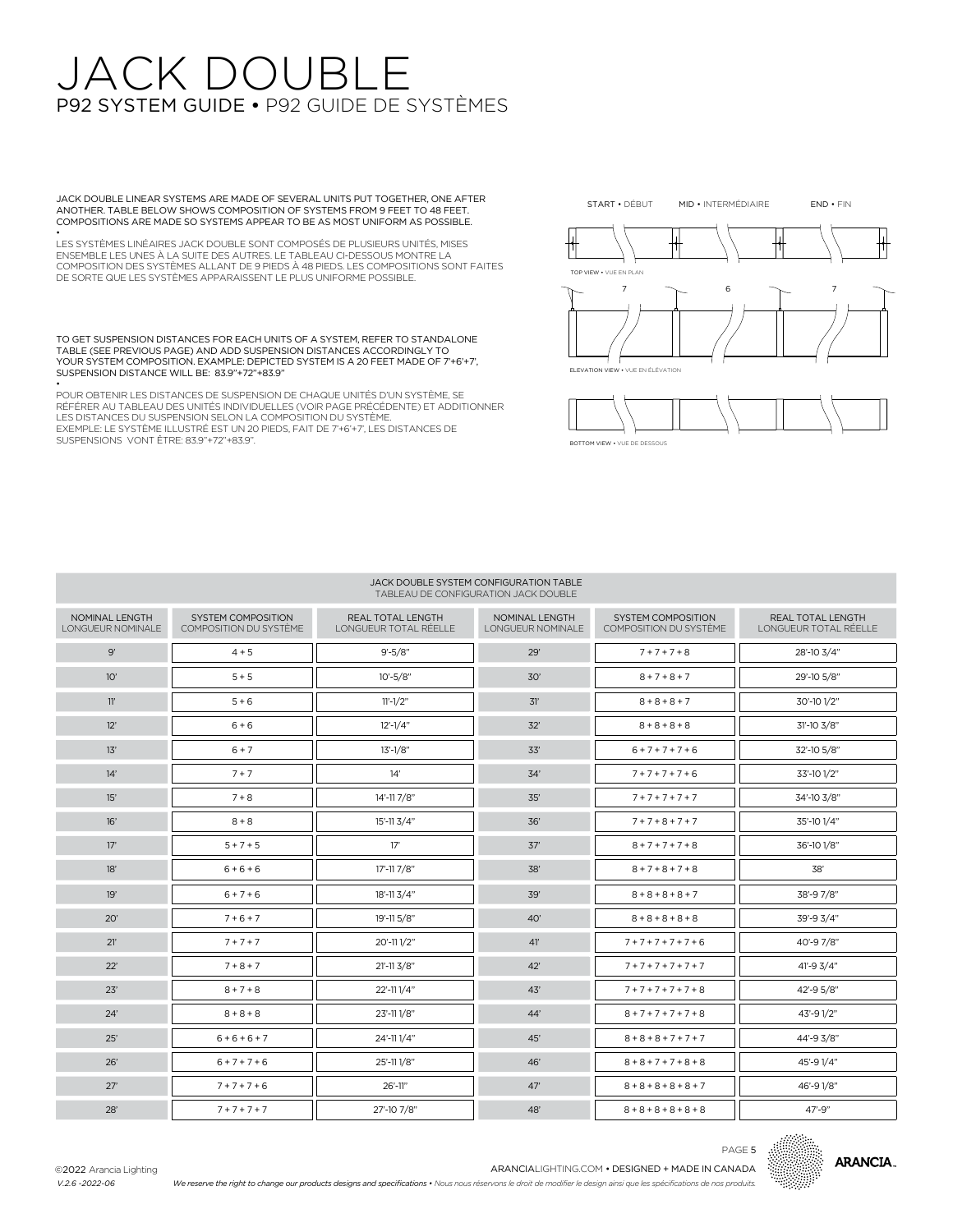# JACK DOUBLE YP92 CUSTOM SYSTEM • YP92 SYSTÈMES SUR MESURE

JACK DOUBLE CAN BE ASSEMBLED IN ANY LAYOUT USING VARIOUS CORNER OPTIONS FROM WELDED TO MACHINED JOINER. TO GET A CUSTOM LAYOUT A SHOP DRAWING IS REQUIRED. • LE JACK DOUBLE PEUT ÊTRE AGENCÉ DANS N'IMPORTE QUELLE DISPOSITION À L'AIDE D'OPTIONS DE COINS VARIÉES, ALLANT DE SEGMENTS DIRECTEMENT SOUDÉS ENSEMBLE À CEUX TENUS PAR UN JOINT MACHINÉ. POUR COMMANDER UNE DISPOSITION SUR MESURE, UN DESSIN D'ATELIER EST NÉCESSAIRE.

> -JSX CUSTOM WELDED ANGLE JOINT • -JSX JOINT SOUDÉ ANGLE SUR MESURE





-JS9 WELDED RIGHT ANGLE JOINT • -JS9 JOINT SOUDÉ ANGLE DROIT

 $\overline{X}$   $\overline{X}$ <sup>o</sup>

-JS12 120° WELDED ANGLE JOINT • -JS12 JOINT SOUDÉ ANGLE 120°

LIT JUNCTION EXAMPLES • EXEMPLES DE JONCTIONS ILLUMINÉES



WELDED 90° JOINT (JS9) • JOINT À 90° SOUDÉ (JS9)



WELDED CUSTOM JOINT (JSX) • JOINT SUR MESURE SOUDÉ (JSX)

### HOW TO ORDER • COMMENT COMMANDER

TO ORDER CUSTOM LAYOUTS, CALCULATE TOTAL LENGTH OF SYSTEM (BASED ON PRODUCT CODE ON PAGE 2), THEN INDICATE NUMBER AND TYPE OF JOINT YOU WANT. EXAMPLE, DEPICTED SAMPLE ON GRID BELOW, WOULD BE YP9218SWA1U06ACBK (8+6+4) + JS9 + JS12 + 6X R38003 THEN DRAW THE LAYOUT ON THE GRID BELOW. EACH<br>DRAWING MUST BE SIGNED • POUR COMMANDER UN SYSTÈME SUR MESURE, CALCULEZ LA LO 2), INDIQUEZ ENSUITE LE NOMBRE ET LE TYPE DE JOINT QUE VOUS VOULEZ. L'EXEMPLE ILLUSTRÉ SUR LA GRILLE CI-DESSOUS SERAIT YP9218SWA1U06ACBK (8+6+4) + JS9 + JS12 + 6X R38003. DESSINEZ ENSUITE LA CONFIGURATION SUR LA GRILLE CI-DESSOUS. CHAQUE DESSIN DOIT ÊTRE SIGNÉ





PAGE 6

©2022 Arancia Lighting *V.2.6 -2022-06*

**ARANCIA** 

*We reserve the right to change our products designs and specifications • Nous nous réservons le droit de modifier le design ainsi que les spécifications de nos produits.*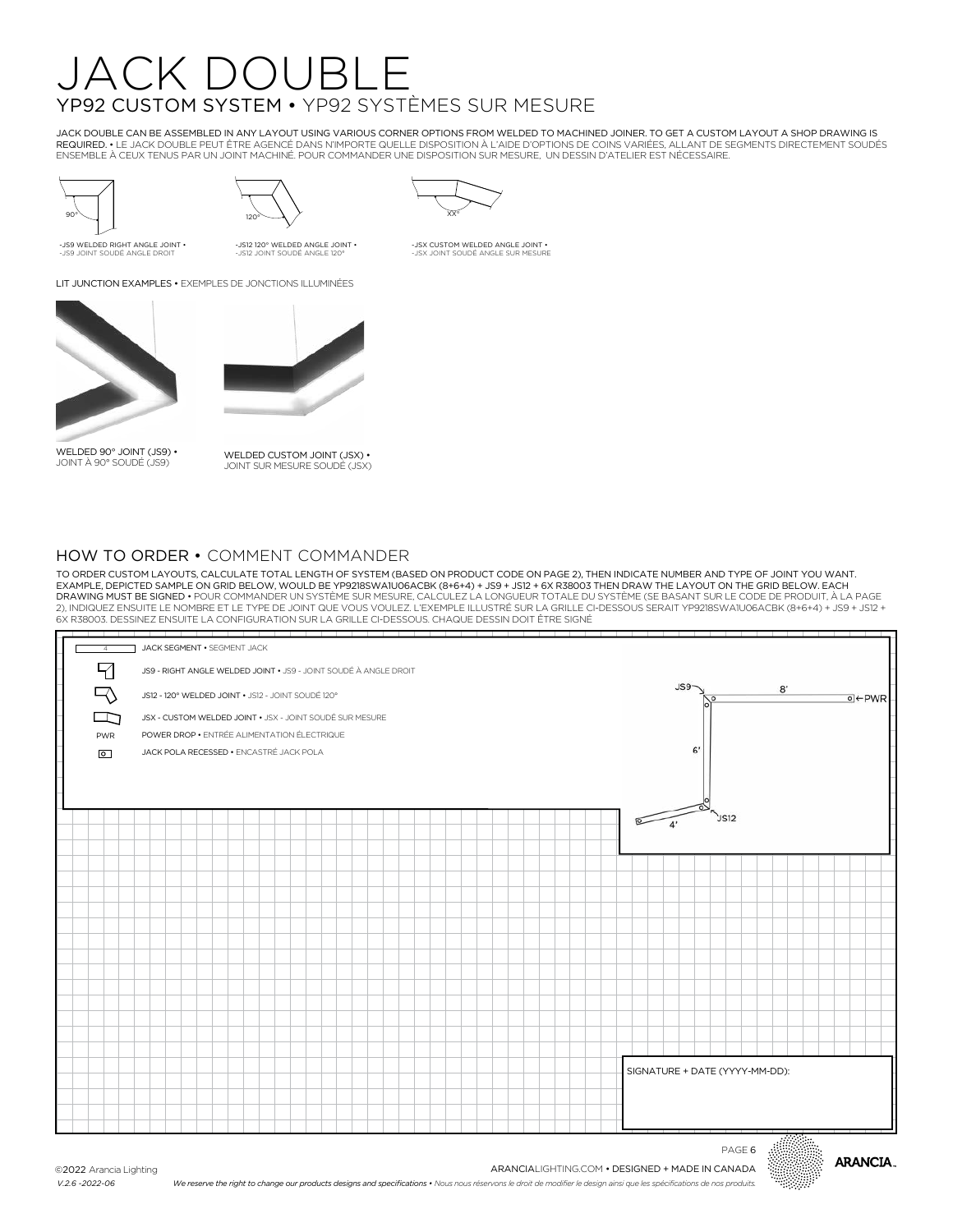### JACK PQLA R38003  $\overline{1}$

| PROJECT     | DATE        |
|-------------|-------------|
|             |             |
| <b>NOTE</b> | <b>TYPE</b> |
|             |             |
|             |             |

Fixed spots can be integrated to the Jack System linear family, in both MR16 and LED. Each spot adds 6" to fixture length; multiple heads in series will be evenly spaced along a given length. Multiple sizes, finishes and dimming version available.

Des projecteurs fixes peuvent être intégrés à la famille de linéaires Jack System, en MR16 comme en LED. Chaque projecteur ajoute 152 mm à la longueur totale de l'appareil; une série de plusieurs têtes sera répartie uniformément sur une longueur donnée. Plusieurs tailles, finis de surface, et option de gradation disponibles.



1.0"

Ø2.16" Ø55mm



\*CUSTOM COMBO VERSION, SEE FACTORY •<br>UTBALQUI QAURA PERSONI USER COURUL VERSION COMBO PERSONNALISÉE, CONSULTER L'USINE

INTEGRATION EXAMPLES • EXEMPLES D'INTÉGRATION





1.0" 25mm

 $\mathbb{R}$  version  $\mathbb{R}$ 

152mm

-JM12 JOINT, 3 SEGMENTS WITH

SPOTS • JOINT -JM12, 3 SEGMENTS AVEC PROJECTEURS SPOTS • JOINT -JM9, 2 SEGMENTS AVEC PROJECTEURS -JM9 JOINT, 2 SEGMENTS WITH



|                                                          | MODEL • MODÈLE                                                                                                                                                                                                                                                                                                          |                                        | R38003                                                                     |
|----------------------------------------------------------|-------------------------------------------------------------------------------------------------------------------------------------------------------------------------------------------------------------------------------------------------------------------------------------------------------------------------|----------------------------------------|----------------------------------------------------------------------------|
|                                                          | APERTURE TRIM LENGTH • LONGUEUR DE LA FINITION DE L'OUVERTURE                                                                                                                                                                                                                                                           |                                        |                                                                            |
| $-S$<br>-1 -                                             | 0.25" • 6mm<br>$1.00"$ • 25mm                                                                                                                                                                                                                                                                                           |                                        |                                                                            |
|                                                          | LIGHT SOURCE • SOURCE LUMINEUSE                                                                                                                                                                                                                                                                                         |                                        |                                                                            |
| $-1$ C.7<br>$-H35$                                       | I ED COB 350MA 7W 700I M APPROX.<br>12V GU53 MR16 35W MAX                                                                                                                                                                                                                                                               |                                        |                                                                            |
|                                                          | LED COLOR (FOR LED) . COULEUR DEL                                                                                                                                                                                                                                                                                       |                                        |                                                                            |
| $-C$<br>$-N$<br>-W                                       | LED • DEL • 4000K 95 CRI<br>LED . DEL . 3500K 95 CRI<br>LED • DEL • 3000K 95 CRI                                                                                                                                                                                                                                        |                                        |                                                                            |
|                                                          | MAINS VOLTAGE . VOLTAGE CIRCUIT                                                                                                                                                                                                                                                                                         |                                        |                                                                            |
| -U<br>$-1$<br>$-3*$                                      | 120-277 V<br>120 V<br>347 V*<br>*CONSULT FACTORY FOR PRICE, AVAILABILITY AND DELAY . * CONSULTER L'USINE POUR DISPONIBILI-<br>TÉ. PRIX ET DÉLAIS                                                                                                                                                                        |                                        |                                                                            |
|                                                          | DIMMING SPECIFICATION . OPTION DE GRADATION                                                                                                                                                                                                                                                                             |                                        |                                                                            |
| $-0$<br>$-T -$<br>$-F^*$                                 | LED DIMMING 0-10V (-LX)<br>LED DIMMING (TRIAC/ TRAILING EDGE) (-LX / -HXX)<br>LED DIMMING (ELECTRONIC / TRAILING EDGE)*(-LX)                                                                                                                                                                                            |                                        | 120-277 V / 347 V<br>120 V<br>120-277 V / 347 V                            |
|                                                          | *CONSULT FACTORY FOR PRICE, AVAILABILITY AND DELAY<br>*CONSULTER L'USINE POUR DISPONIBILITÉ, PRIX ET DÉLAI                                                                                                                                                                                                              |                                        |                                                                            |
|                                                          | <b>PRIMARY LED OPTICS • OPTIQUES DEL PRIMAIRES</b>                                                                                                                                                                                                                                                                      |                                        |                                                                            |
| $-120$<br>$-L30$<br>$-L40$<br>$-R16$<br>$-R28$<br>$-R42$ | 20° BEAM (TIR LENS) · FAISCEAU 20° (LENTILLE RTI)<br>30° BEAM (TIR LENS) · FAISCEAU 30° (LENTILLE RTI)<br>40° BEAM (TIR LENS) · FAISCEAU 40° (LENTILLE RTI)<br>16° BEAM (REFLECTOR) • FAISCEAU 16° (RÉFLECTEUR)<br>28° BEAM (REFLECTOR) · FAISCEAU 28° (RÉFLECTEUR)<br>42° BEAM (REFLECTOR) · FAISCEAU 42° (RÉFLECTEUR) |                                        | $(-LCXX)$<br>$(-LCXX)$<br>$(-LCXX)$<br>$(-LCXX)$<br>$(-LCXX)$<br>$(-LCXX)$ |
|                                                          | APERTURE FINISH . FINI DE L'OUVERTURE                                                                                                                                                                                                                                                                                   |                                        |                                                                            |
| $-AB$<br>$-AN$<br>-BK<br>-WH<br>$-SP$                    | BLACK ANODIZED • ANODISÉ NOIR<br><b>CLEAR ANODIZED • ANODISÉ CLAIR</b><br>BLACK POWDER COATED . FINI POUDRE NOIRE<br>WHITE POWDER COATED . FINI POUDRE BLANCHE<br>CUSTOM, SPECIFY RAL COLOR IN BOX . SUR MESURE, INDIQUER DANS LA<br>COULEUR RAL CASE                                                                   |                                        |                                                                            |
|                                                          | MINIMUM SPACE REQUIRED . ESPACE MINIMAL REQUIS                                                                                                                                                                                                                                                                          |                                        |                                                                            |
|                                                          | 6.00" PER SPOT*<br>152mm PAR PROJECTEUR*                                                                                                                                                                                                                                                                                | (CENTERED SPOT)<br>(PROJECTEUR CENTRÉ) |                                                                            |
|                                                          | *CUSTOM SPACING MAY BE AVAILABLE UPON REQUEST. .<br>UN ESPACEMENT PERSONNALISÉ POURRAIT ÊTRE POSSIBLE SUR DEMANDE.                                                                                                                                                                                                      |                                        |                                                                            |



ARANCIALIGHTING.COM • DESIGNED + MADE IN CANADA ARANCIALIGHTING.COM • DESIGNED + MADE IN CANADAPAGE 7Arancia Lighting ©2022 Arancia Lighting *V.2.4 -2022-06 V.2.6 -2022-06*

We reserve the right to change our products designs and specifications • Nous nous réservons le droit de modifier le design ainsi que les spécifications de nos produits.

PRODUCT CODE • CODE DE PRODUIT